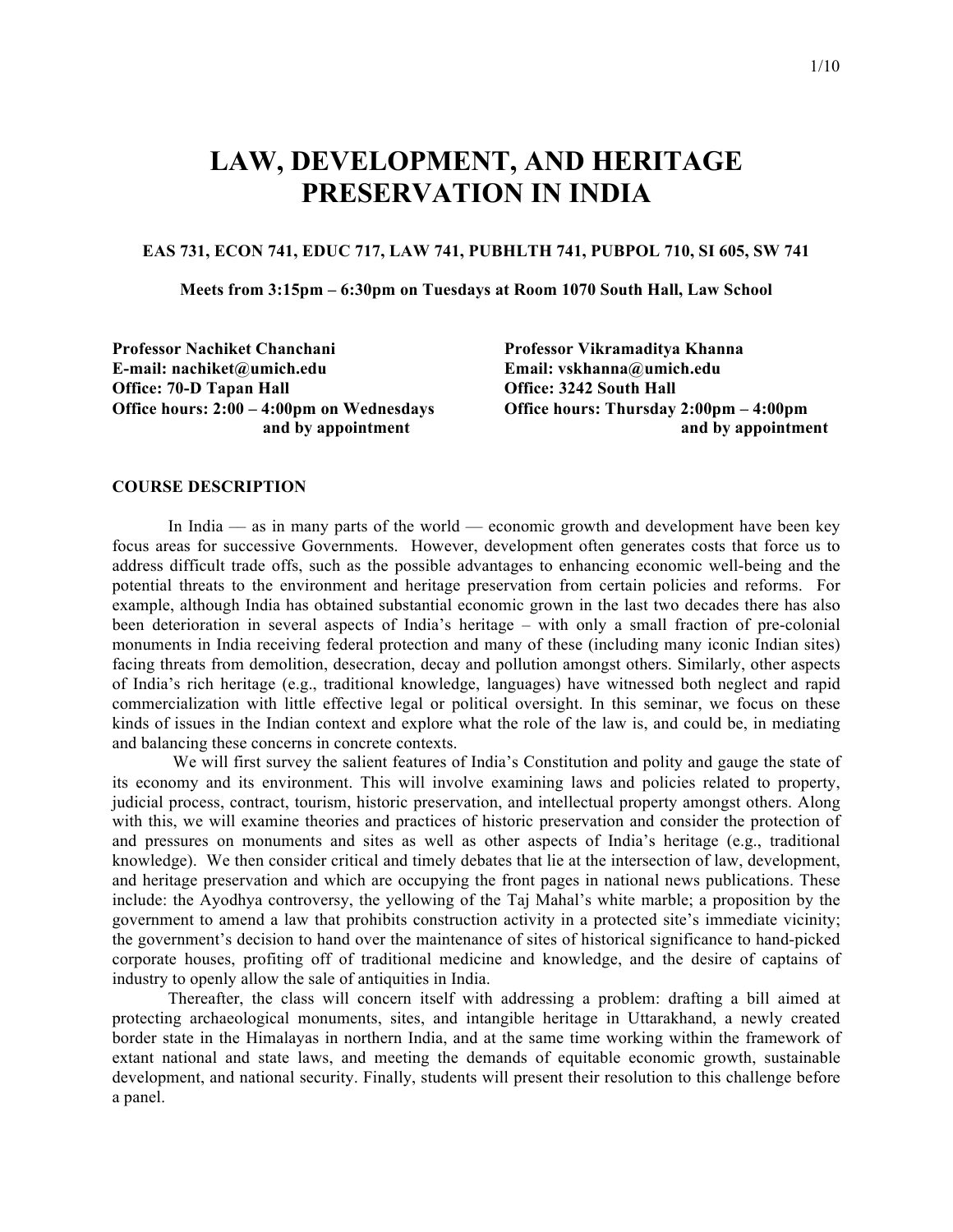Students who enroll in this class will likely hear from archaeologists, attorneys, bureaucrats, environmentalists, journalists, urban planners, and other stakeholders. This practice-oriented training will provide students with the skills necessary should they wish to pursue careers in diverse fields of law including cultural property, environment, historical preservation, and land use. In addition, students will have developed or refined their skills in multi-disciplinary teambuilding and collaboration, integrating diverse bodies of knowledge, problem-solving, and communication.

#### **LECTURE AND READING SCHEDULE**

**Important Note:** We are deliberately not structuring this course as a conventional graduate course involving linear delivery of prepared content. The end goal is for *you*, *the students*, to begin articulating solutions to big problems in the world. Further, while we have spent a fair amount of time preparing for the course, we have not yet sketched out the entire agenda because we need to steer the ship in response to the questions you have, and the information that materializes during our shared discovery process. Furthermore, many experts who we want to make available to the class are busy people with shifting schedules; this may lead to shifts in the time table. We may also adjust the reading list. Please enter the course with a spirit of flexibility, creativity, and ingenuity.

#### **Tues., Sept. 4:** Introduction, Part 1: Course Overview

*Topics*

- Faculty and student introductions
- Introduction to course topic, class challenge, course structure, expectations, learning outcomes, policies, effective communication across disciplines, review of logistical matters and so forth.
- Short Lecture: Why monuments matter: A history of India in 25 objects and a brief survey of protection of and pressures on monuments and sites in the country today.
- Short Lecture: Overview of India's constitution, socio-political, and economic structure, pressing issues facing the country.
- Discussion on the readings

### *Required Readings:*

- Vidya Dehejia, *Indian Art* (London: Phaidon, 1997).
- T.C.A. Anant & N.L. Mitra, *The Role of Law and Legal Institutions in Asian Economic Development: The Case of India* (1998). Available at: https://sites.hks.harvard.edu/cid/hiid/662.pdf. We will focus on pages 1-22, 34-37, 45-60, 61 – 64 & 73 – 74.
- Douglass C. North, "*Institutions*", JOURNAL OF ECONOMIC PERSPECTIVES 5: 97 112 (1991).

### *Skim over the following (related to law and its enforcement in India):*

- Corruption:
	- o https://www.transparency.org/country/IND. http://www.enterprisesurveys.org/data/exploreeconomies/2014/india. Right to Information Act: http://en.wikipedia.org/wiki/Right\_to\_Information\_Act.
- Delays in Court:
	- o Please read pages 1 10 and 34 36 of: Maja B. Micevska & Arnab K. Hazra, *The Problem of Court Congestion: Evidence from Indian Lower Courts* (2004), available at: http://www.econstor.eu/dspace/bitstream/10419/21844/1/zef\_dp88.pdf or http://www.diw.de/documents/dokumentenarchiv/17/41409/Paper---145.pdf. This paper is available in JUDICIAL REFORMS IN INDIA: ISSUES AND ASPECTS, ARNAB KUMAR HAZRA & BIBEK DEBROY (eds. 2007).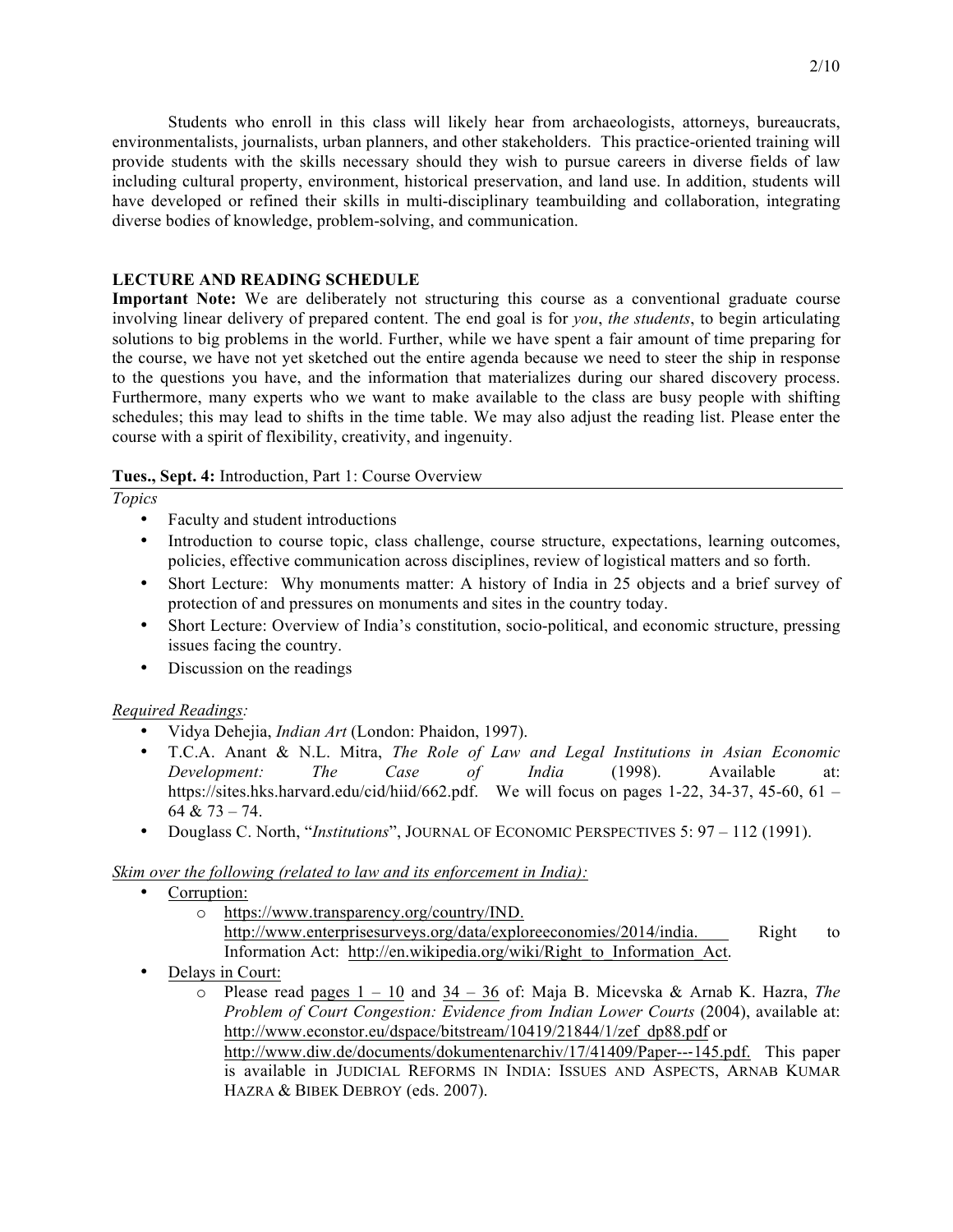- Contract Enforcement and Arbitration:
	- o Umer A. Chaudhry, Marking their Territory: *Bharat Aluminum* v. *Kaiser Aluminum Technical Services* (2012). Available at: http://arbitrationblog.kluwerarbitration.com/2012/09/13/marking-their-territory-bharataluminum-v-kaiser-aluminum-technical-services-2012/.

## **Fri. Sept., 7:** Introduction, Part 2: Mandatory PSI Boot Camp for all PSI students (South Hall, 1 – 5 pm

The goal of the Boot Camp is to provide students with a foundation and a set of skills that they can apply throughout the semester. Patrick Barry will present a module on communication skills for the first hour of the Boot Camp  $(1:00-2:00)$  pm). In this session, students will learn how to communicate new ideas effectively. The remaining three hours (2:00-5:00 pm) of the Boot Camp will be a module on Creative Problem Solving ("CPS") run by Andy Burnett. During this session, students will be introduced to the CPS model. The idea behind the CPS model is that skills to improve creativity and problem-solving abilities can be taught and/or developed. The CPS approach is intended to help PSI students as they assess solutions to their class challenge; work with team members; bring to bear their expertise, skills, and ideas; and take responsibility for their own learning.

\*In advance of the boot camp you should watch *Introduction* and the *Basics of Creative Behavior* (videos 1-5) from Andy Burnett's Creative Problem Solving series (CPS)

https://www.udemy.com/the-creative-thinking-course/?couponCode=PSI2018. To view videos, students will need to click on the link; click on "Enroll Now;" and sign up to create an account. On the next screen, click on the red button "Continue to Lecture 1" to begin viewing videos.

Following the boot camp you should watch (videos 1-6) in the series. Visit: https://www.udemy.com/the-creative-thinking-course/?couponCode=PSI2018.

## **Tues., Sept. 11:** The Precolonial and Colonial Pasts Before Us

*Topics:*

- Short Lecture: Theory and Practice of Land Ownership in Precolonial South Asia (Professor Timothy Lubin, Washington & Lee University – School of Law via Skype)
- Short Lecture: Guiding principles of British law and their application to legislation passed in colonial India especially with regard to the acquisition, ownership, and transfer of land by individuals and by the state.
- Short Lecture: The emergence of the concept of 'heritage' in colonial India.
- Discussion on readings and parsing of the earliest heritage acts.

*Required Readings:*

- Timothy Lubin, "The Theory and Practice of Property in Premodern South Asia; Disparities and Convergences" *Journal of the Economic and Social History of the Orient* 61.5/6 (2018); Washington & Lee Legal Studies Paper No.2017-3.
- Bernard S. Cohn, "The Transformation of Objects into Artefacts, Antiquities, and Art in Nineteenth-Century India," in *Colonialism and its Forms of Knowledge: the British in India* (Princeton: Princeton University Press, 1996), 77-105.
- The Treasure Trove Act, 1878. https://indiaculture.nic.in/sites/default/files/Legislations/9.pdf
- The Ancient Monuments Preservation Act, 1904 http://asi.nic.in/wp-content/uploads/2015/07/5.pdf
- Please read pages 1190 99 of: Abhijit Banerjee & Lakshmi Ayer, *History, Institutions and Economic Performance: The Legacy of Colonial Land Tenure Systems in India*, 95 AMERICAN ECONOMIC REVIEW 1190 (2005).

*Skim over the following:*

• Zamindar: http://www.banglapedia.org/httpdocs/HT/Z\_0009.HTM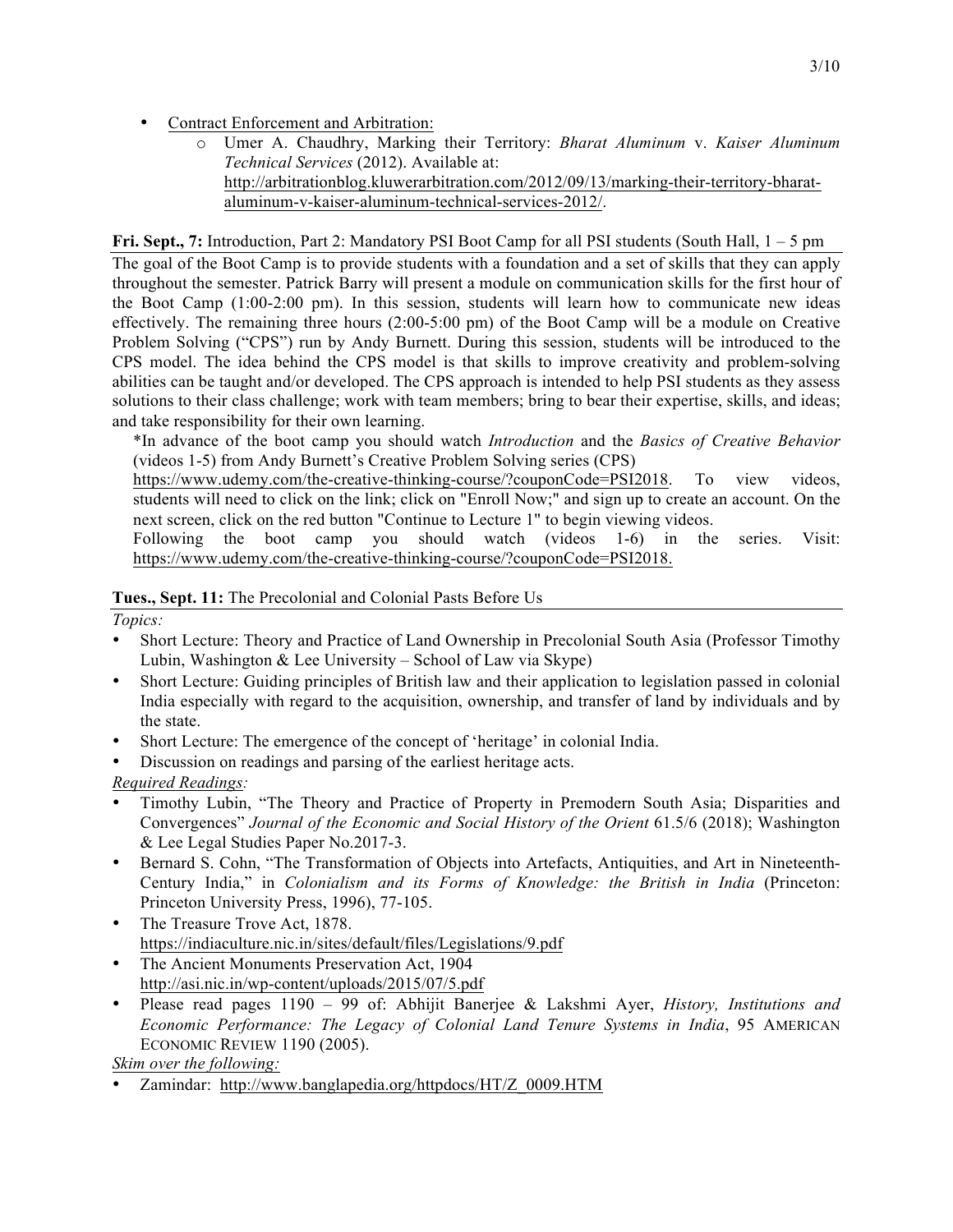## **Tues., Sept. 18:** The Demands of Independence

*Topics:* 

- Short Lecture: Drafting and ratification of the constitution, rise of new discourses on development in Nehru's India, continuation of existing land acts, and the passage of laws pertaining to land ceiling, tenancy, eminent domain etc, how the government holds and exercises power, and rise of new ideas of justice.
- Short Lecture: The impact of independence and partition on protected areas, sites, and ideas of built heritage, institutional building and archaeological research, repeal of old laws and passing of new laws in the wake of national and international developments.
- Short Guest Lecture: Likely by Dr. Vyjayanthi Rao (Director of Terreform Center for Advanced Urban Research, New York, via Skype)
- Discussion of readings and parsing of acts.

*Required Readings:*

- Vyjayanthi Rao, "The Future in Ruins," in Ann Lauren Stole red., Imperial Debris: On Ruins and Ruination (Durham: Duke University Press, 2013), 217-221.
- The Ancient Monuments and Archaeological Sites and Remains Act, 1958
- https://indiaculture.nic.in/sites/default/files/acts\_rules/TheAncientMonumentsandArchaeologicalSites andRemainsAct1958\_12.03.2018.pdf
- The Ancient Monuments and Archaeological Sites and Remains Rules 1959
- http://www.asichennai.gov.in/downloads/amasr\_act\_1958.pdf
- The Antiquities and Art Treasures Act, 1972 and the Antiquities and Art Treasures Rules, 1973
- http://www.unesco.org/culture/natlaws/media/pdf/india/inde\_act52\_1972\_enorof

*Skim over the following:* 

- Uniform Civil Code of India: http://en.wikipedia.org/wiki/Uniform\_civil\_code.
- Caste system in India: http://en.wikipedia.org/wiki/Indian\_caste\_system.
- Only pages 1302 1307 of: Clark D. Cunningham & N.R. Madhava Menon, *Race, Class, Caste…? Rethinking Affirmative Action,* 97 MICHIGAN LAW REVIEW 1296 – 1310 (1999).
- Amartya Sen, *More Than 100 Million Women Are Missing,* THE NEW YORK REVIEW OF BOOKS (1990). Available at: http://ucatlas.ucsc.edu/gender/Sen100M.html.

**Tues., Sept. 25:** Embattled Present-1: India's Economy and Environment, Liberalization to Present

- *Topics:*
- Lecture: State of India's Economy
- Guest Lecture: State of India's Environment (by Dr. Sejal Worah, Director, World Wide Fund for Nature (WWF-India) via Skype from New Delhi).

*Required Readings:*

- Discussion of Economic Survey 2018 (key highlights and state of economy from http://mofapp.nic.in:8080/economicsurvey/).
- Kochhar, Kalpana and Rajan, Raghuram G. and Subramanian, Arvind and Tokatlidis, Ioannis, *India's Pattern of Development: What Happened, What Follows?* (January 2006). IMF Working Paper, pp. 1- 70, 2006. Available at SSRN: https://ssrn.com/abstract=888167.
- Vikramaditya S. Khanna, *Law, Institutions and Economic Development: Examining the Development of the Home Mortgage Market in India* ‐‑ *Can Two Wrongs Make a Right?* (2018). Available at SSRN: https://ssrn.com/abstract=3032632 (and will be posted on Canvas).
- Sunita Narain, State of India's Environment, 2018, *Down to Earth* October 2017 (or other similar piece, TBD, will be posted on Canvas)

*Skim over the following:*

• Wildlife Protection Act, 1972. http://envfor.nic.in/legis/wildlife/wildlife1.htm.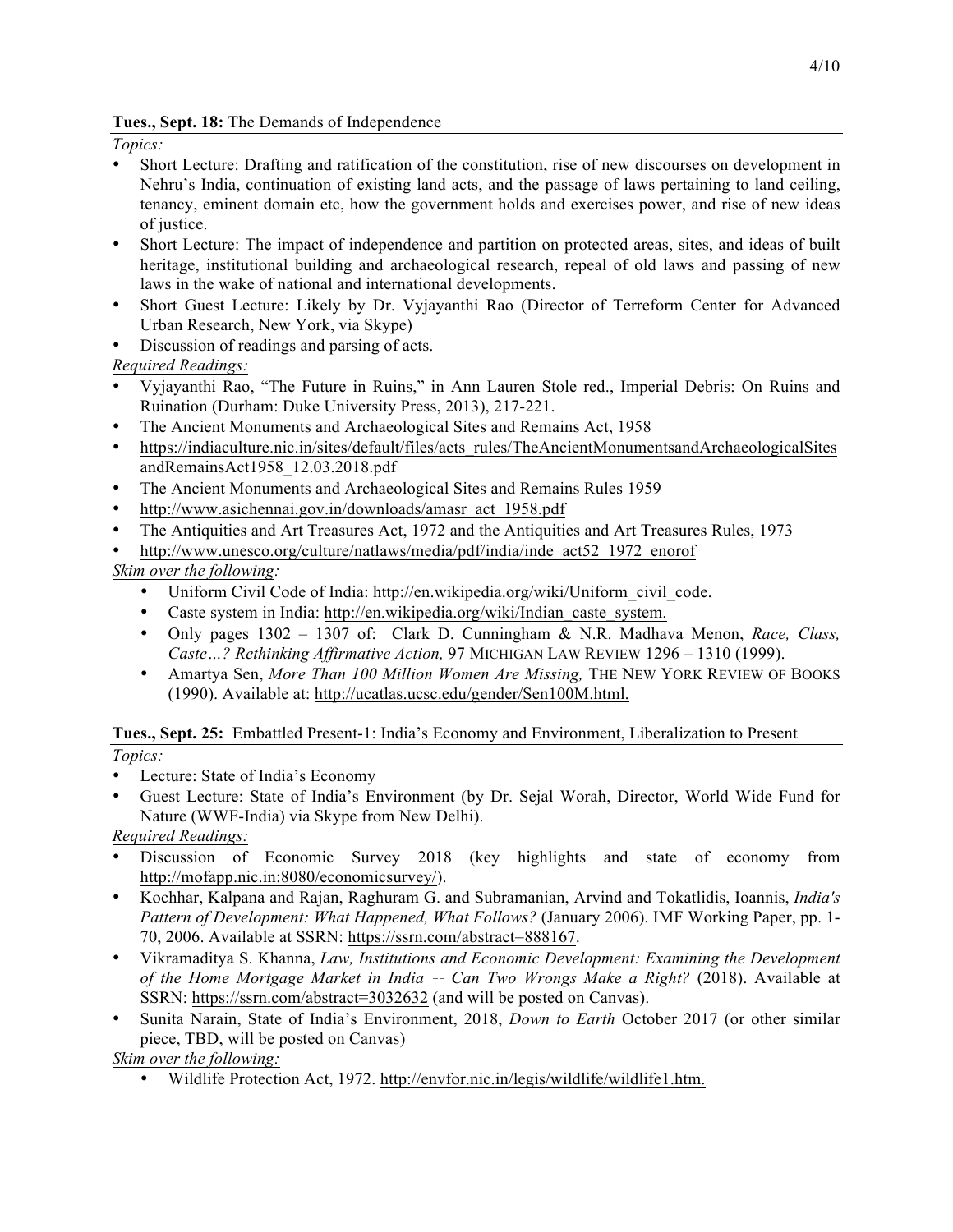**Tues., Oct. 2:** Embattled Present-2: Two Case Studies from Uttar Pradesh: Ayodhya and Taj Mahal.

*Topics:*

- Short Lecture: Overview of politics, economy, social issues etc. in Uttar Pradesh India's most populous state and the one that contributes over 110 seats to the Indian Parliament.
- Screening of a segment of *Purva Uttara*, a documentary film on the Taj Mahal (23-minutes long) conceptualized and narrated by Vidya Dehejia and directed by Shyam Benegal (1997)
- Short Lecture: Protection of and pressures on monuments in India in recent decades, with a special focus on activities in Uttar Pradesh and adjoining states
- Discussion on the readings.

# *Required Readings:*

- Tapati Guha-Thakurta, "Archaeology and the Monument: On Two Contentious Sites of Faith and History," *in Monuments, Objects, Histories: Institutions of Art and in Colonial and Postcolonial India*, (New York: Columbia University Press, 2004), 268-304.
- A.G. Noorani, "Legal Aspects to the Ayodhya Issue," in Sarvepalli Gopal, *Anatomy of a Confrontation: Ayodhya and the Rise of Communal Politics in India* (London: Zed Books, 1993), 58- 98.
- Romila Thapar, "The Verdict on Ayodhya: A Historian's Perspective," *The Hindu* October 10, 2010.
- Supreme Court Case: M.C. Mehta vs the Union of India and other court cases pertaining to the Taj Mahal (or another similar reading, will be posted on Canvas)
- Abhijit Banerjee, Rohini Pande & Felix Su, *Will caste be the future of Indian politics?*, HINDUSTAN TIMES, 4 April 2009. Available at: http://www.hindustantimes.com/special-news-report/News/Willcaste-be-the-future-of-Indian-politics/Article1-396946.aspx.
- Ashutosh Varshney, India's Democratic Challenge, FOREIGN AFFAIRS, March-April 2007. Available via the law library link on the www.law.umich.edu website.

# **Tues., Oct 9:** Embattled Present-3, Ongoing debates

*Topics:*

- Class debates on other critical disputes on issues at the intersection of law, development, and heritage presentation in India today. For details see Course Requirements: Position Paper and Class Report section of the syllabus.
- If necessary, continuation of issues discussed in previous class meeting.
- Discussion of readings.

*Required Readings:* 

• Amendation to the Ancient Monuments and Archaeological Sites and Remains Act, Gazette Notification, 2010.

http://www.prsindia.org/uploads/media/Acts/Ancient%20Monuments%20and%20Archaeological%2 0Sites%20and%20Remains%20Act%202010.pdf

- Report of the Comptroller and Auditor General of India, Report No. 18 of 2013, Performance Audit of Preservation and Conservation of Monuments and Antiquities, Union Government (Civil): Ministry of Culture, New Delhi, India. https://cag.gov.in/sites/default/files/audit\_report\_files/Union\_Performance\_Ministry\_Cultures\_Monu
- ments Antiquities 18 2013.pdf • Nachiket Chanchani, "Leaving No Stone Unturned," *The Hindu*, August 17, 2013. https://www.thehindu.com/opinion/lead/leaving-no-stone-unturned/article5029723.ece

# **Tues., Oct. 16: No Class Meeting**

**Fall Break**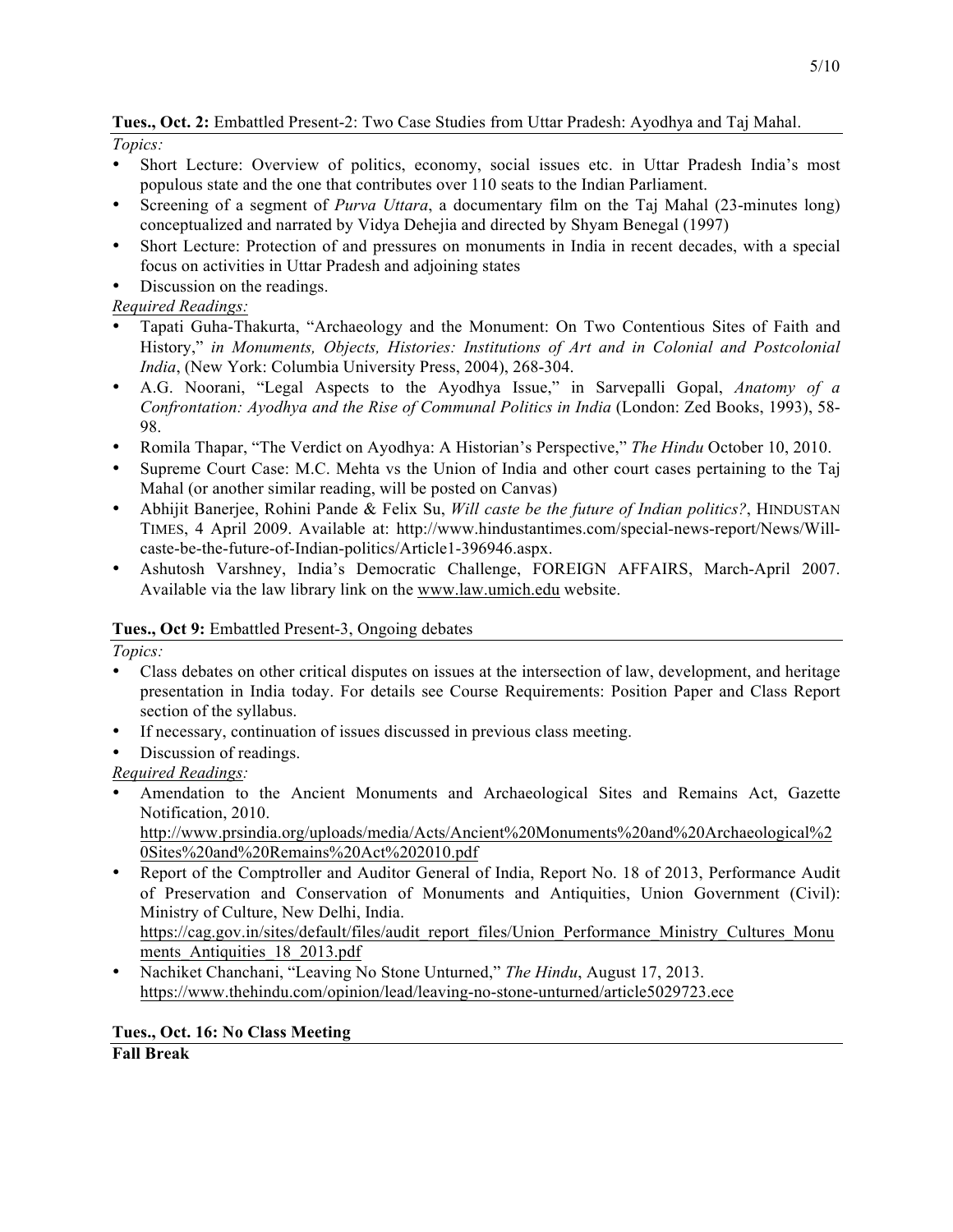# **Tues., Oct. 23:** Embattled Present-4: Traditional Knowledge Systems ("Intangible Heritage")

*Topics:*

- Lecture: Overview of Indian and international laws on patents, copyrights, intellectual property, intangible heritage, enforcement mechanisms, challenges to them and related issues.
- Short Lecture: Commoditization of Yoga and Ayurveda
- Guest lecture (Speaker Professor Madhavi Sunder (Georgetown Law) via Skype).

## *Required Readings:*

- Pages  $1 7$  and  $42 46$  of: Anil Gupta, "Rewarding Traditional Knowledge and Contemporary Grassroots Creativity: The Role of Intellectual Property Protection", paper presented at a seminar at Kennedy School, Harvard University, Boston, May 2000 http://www.iimahd.ernet.in/~anilg/morepub/index.html (search for paper N 116).
- Pages 75 –87 of: Bruce Abramson, "India's Journey Toward an Effective Patent System," World Bank Policy Research Working Paper No. 4301. Available at SSRN: http://ssrn.com/abstract=1004843.
- Krishna Ravi Srinivas, "Intellectual Property Rights and Traditional Knowledge: The Case of Yoga", *Economic & Political Weekly* Vol. 47 No. 27 & 28, July 14-20, 2007, pp 2866 – 2871.

## **Tues., Oct. 30:** Uttarakhand: Past, Present, and Future

*Topics:*

- Brief Lecture: The Formation of Uttarakhand
- Brief Lecture: Uttarakhand: Policies and Promises
- Guest Lecture: Looking after mountain terrain (possibly, a guest lecture TBD)
- Discussion on readings.

*Required Readings:* 

- Likely: Nachiket Chanchani, *Mountain Temples and Temple Mountains: Architecture, Religion, and Nature in the Central Himalayas* (forthcoming 2019 University of Washington Press: Seattle) (excerpts)
- Ramachandra Guha, *The Unquiet Woods: Ecological Change and Peasant Resistance in India*  (University of California Press: Berkeley, 1989) (excerpts)
- Landmark Supreme Court judgements on limestone mining in the Dehradun Valley (excerpts, details in due course
- Supreme Court moratorium on construction in Mussoorie (excerpts, details in due course)

## **Tues., Nov. 6:** Uttarakhand, Past, Present, and Future

*Topics:*

- Guest Lecture: Dr. Anup Kumar, Associate Professor of Policy and Communication, Cleveland State University.
- Screening of short, award-winning documentary film, *Dard-e-Ganga* (*The Agony of the Ganga*), 2012.
- Discussion of readings and film.

*Required Reading:* 

• Anup, Kumar *The Making of a Small State: Populist Social Mobilization and the Hindi Press* (New Delhi: Orient Black Swan, 2011) (excerpts, or another similar book).

## **Tues. Nov. 13:** Preparation for Capstone Presentations

Topics:

• Guest Lecture: Professor George James (University of Texas, via Skype)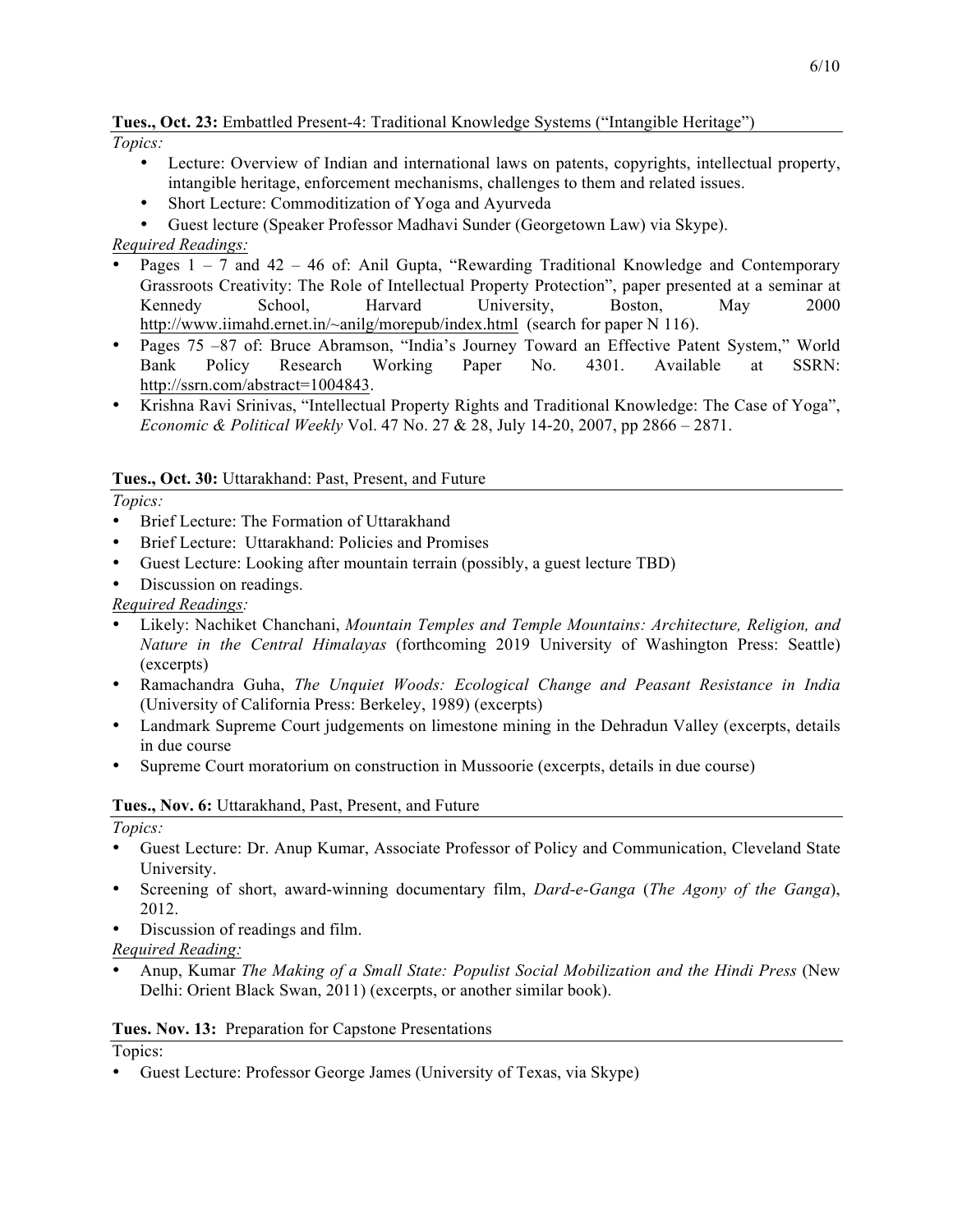• Students will run much of the class with their respective teams on data gathering, discovery sessions, testing potential solutions, capstone preparation. In preparation for this session, you should watch CPS videos 16-19 series: Developing your Ideas, Planning for Action, and Review: https://www.udemy.com/the-creative-thinking-course/?couponCode=PSI2018.

## *Required Reading:*

• George James, *Ecology is Permanent Economy: The Activism and Environmentalism of Sunderlal Bahugana* (Albany: State University of New York, 2013) (excerpts, or another similar reading on Sunderlal Bahugana's fight against Tehri Dam)

## **Tues., Nov. 20:** Preparation for Capstone Presentations

Students will work with their respective teams and across teams in pulling together materials for their capstone presentations.

## **Tues., Nov. 27:** Dry-Run of Capstone Presentation

Patrick Barry will offer comments following dry-runs.

## **Tues., Dec. 4:** Final Capstone Presentations

• A class dinner will follow capstone presentations.

## **COURSE REQUIREMENTS**

| <b>Legislation Analysis</b>                                         | Hard copy due Sept. 25 | 15% |
|---------------------------------------------------------------------|------------------------|-----|
| Position Paper and Class Report                                     | Hard copy due Oct. 9   | 15% |
| <b>Reflection Paper</b>                                             | Hard copy due Nov. 6   | 15% |
| Capstone Project and Final Presentation                             | Hard copy due Dec. 4   | 30% |
| Regular Attendance and Informed Participation in All Class Meetings | Ongoing assessment     | 20% |

## **Brief Descriptions of Course Requirements**

### **Legislation Analysis (15%)**

India has some of the oldest laws pertaining to historical preservation in the world. For this assignment, students will be asked to descriptively analyze two pieces of legislation; one passed in before Indian independence in 1947 and one passed after independence, and to thereafter to briefly situate them within the broader conversations and debates unfolding in the country.

- 1) Treasure Trove Act, 1878
- 2) Ancient Monuments and Preservation Act 1904
- 3) Ancient Monuments and Archaeological Sites and Remains Act 1958
	- a) Ancient Monuments and Archaeological Remains Rules 1959
	- b) Amendation to the Ancient Monuments and Archaeological Sites and Remains Act, 2010.
- 4) Antiquities and Art Treasures Act, 1972
	- a) Antiquities and Art Treasures Rules, 1973

Length: 6 pages long (double spaced, Times New Roman 12-point size with 1-inch margins on all sides). While evaluating your essay we will assess whether you have offered some context for the enactment of the legislation, summarized its provisions, gauged its strengths and weaknesses, and identified possible challenges in its implementation).

### **Position Paper and Class Report (15%)**

In addition to the Babri Masjid-Ramjanmabhumi controversy raging at Ayodhya and the Supreme Court's recurrent admonitions to government agencies for failing to protect the Taj Mahal's from air pollution and other anthropogenic pressures, there are several other heated debates at the intersection of law, development, and heritage preservation unfolding in India today. For this assignment, each student will be assigned a hotly contested issue early on in the semester. The student will be encouraged to gather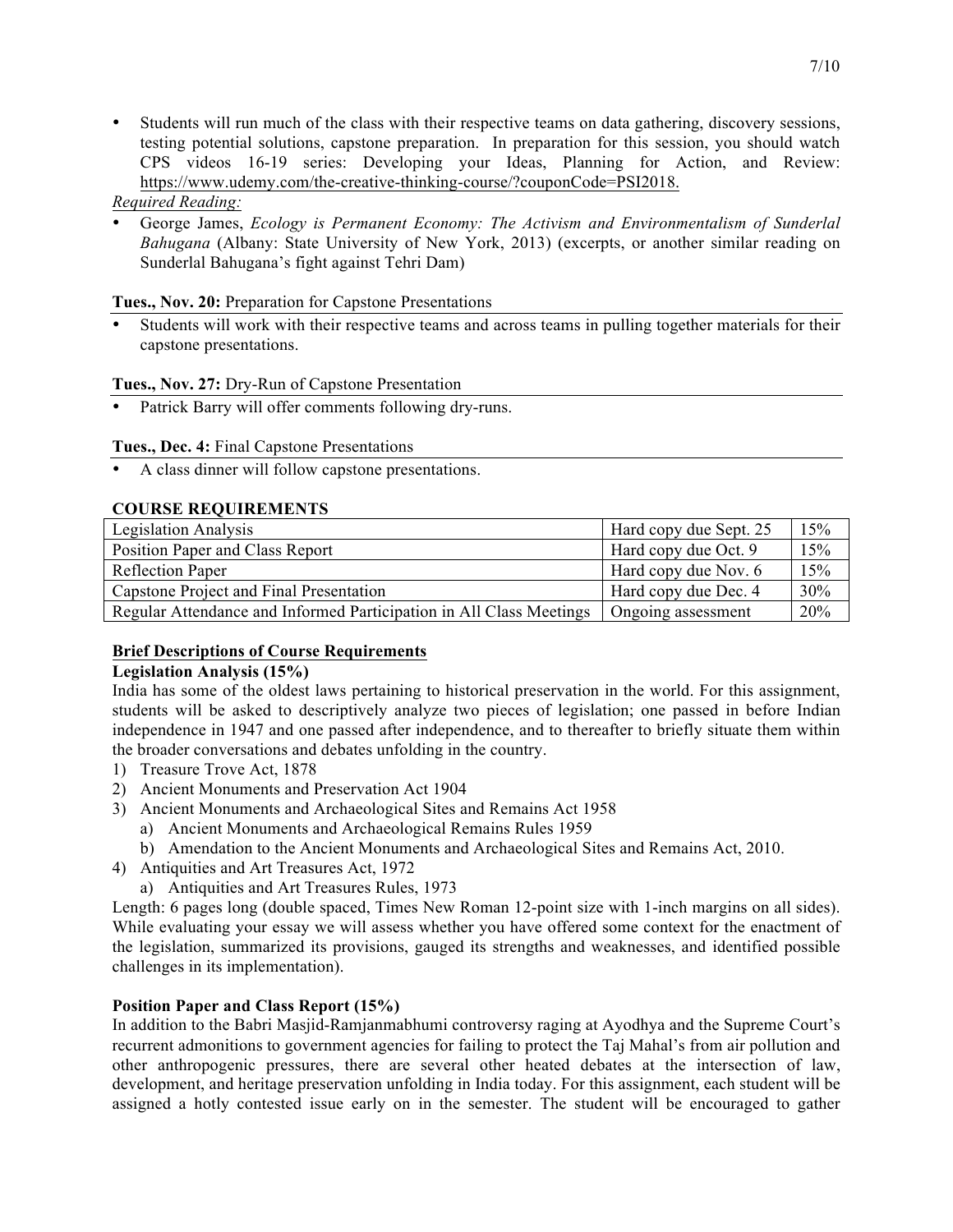evidence for a motion either for or against it, then make an in-class report on October 9. (presentation order to be determined in due course) and finally submit a position paper on the same day. (6 pages, double spaced, Times New Roman 12 point size with 1-inch margins on all sides)

Key Debates are:

- 1. Proposition by the Government of India to amend a law that prohibits construction activity within 300-meters of a 'protected site'
- 2. Attempts by individuals and associations, some linked to provincial/national leaders to seek the return of the Kohinoor Diamond –– now part of the British Crown Jewels –– from the U.K.
- 3. Decision by the Government of India to transfer (on auction basis) to corporate houses, the maintenance of key sites of historical monuments and administration of tourism facilities. For example, the Red Fort in Delhi is to be managed by the Dalmia Bharat Group.
- 4. The viewpoint of many citizens and civil rights activists that the real solutions to challenges facing the preservation of India's built heritage today are not that there not enough laws but that they are not being enforced. Many posit that corruption is the real reason for rot.
- 5. The desire of prominent gallerists, leading art collectors, some academics, and cultural policy makers to allow "antiquities" (legally defined as objects of historical value that are more than 100 years old) to be openly sold in India.
- 6. Whether human communities that have traditionally lived in forests (that are now regarded as "Protected Areas" i.e. Reserve Forests, Wildlife Sanctuaries, National Parks or Tiger Reserves) or in immediate proximity to them should continue to live in these places (and continue their traditional livelihoods which include grazing and the collecting of modest amounts of timber, honey and other forest products), or whether they should be relocated outside the park?
- 7. Whether age-old medicines that constitute India's collective "intangible heritage" (such as homeground turmeric paste which has antiseptic and other medicinal properties) might be patented by Euro-American biomedical corporations?
- 8. Whether women of menstruating age should be allowed to enter temples that they are currently bared from (e.g. Currently, temple authorities prohibit them from entering the ancient Ayappa temple at Sabarimala, Kerala)

## **Details: TBA**

### **Reflection Paper (15%)**

First, reflect upon how have citizen groups helped reshape the visions of the central and state governments in protecting Uttarakhand's natural landscape and its resources? Next, discuss how, if at all, strategies adopted by them might help protect the state's imperiled built heritage. (Draw upon the assigned readings that discuss the Chipko movement on the Sunderlal Bahugana and the Tehri Hydro-Electric Power Project, the Supreme Court order banning limestone mining in Dehradun, the Supreme Court moratorium's on construction in Mussoorie and the role of the press in populist social mobilization) Length: 5 pages long (double spaced, Times New Roman 12 point size with 1-inch margins on all sides) **Due date: November 6**

### **Capstone Project and Final Presentation (Class Challenge) 30%**

There are several central government laws pertaining to the conservation of ancient and historical monuments and sites. These laws apply to about 3,600 monuments, a tiny fraction of India's built heritage and are enforced through the Archaeological Survey of India. Since independence, some states have established their own directorates of archaeology and passed laws pertaining to preservation of built heritage in their own states. For example: The Gujarat Ancient Monuments and Archaeological Sites and Remains Act of 1965. Other states have neither set up such government departments nor passed such laws.

During the last quarter of the semester the students will work draft a comprehensive bill aimed at the conservation of the built heritage of Uttarakhand, a recently create mountainous state in northern India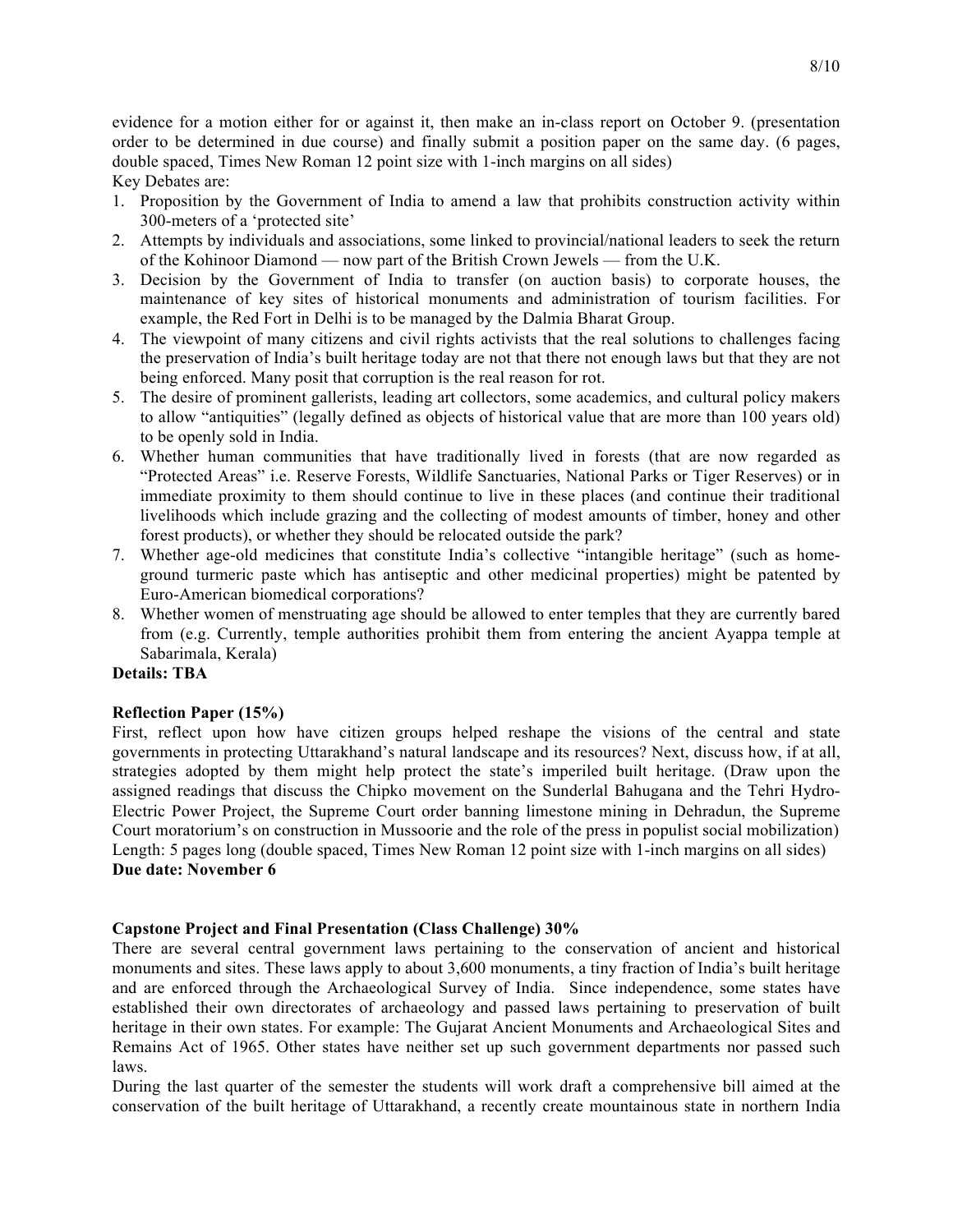that does not have any legislation to protect over several thousand imperiled and poorly documented buildings and sculptural ensembles fabricated in centuries past.

First, the class will collectively work on preliminaries (such as its title, extent, commencement, and the definition of key terms such as "ancient and historical monument," "antiquity," "archaeological officer," "archaeological site and remains," "collector," "director," "˜Land Acquisition Act," "maintain," "owner," "prescribed," "protected area," and "protected monuments"). Thereafter, this larger endeavor will be broken up into smaller units, the primary responsibility for each will be with a group of 3-4 students. Student groups will be assigned to work on particular chapters of the bill. chapters might include:

- o power of state government to declare ancient and historical monuments to be protected monuments—acquisition of rights in a protected monument––preservation of a protected monument by agreement––owner under disability or not in possession––application of endowment to repair a protected monument—failure of refusal to enter into an agreement power to make order prohibiting contravention of agreement––enforcement of agreements-–– acquisition of protected monuments––maintenance of certain monuments––voluntary contributions––protection of a place of worship from misuse, pollution, or desecration–– preservation of amenities of protected monuments––right of access to a protected monument
- o definition and listings of protected monuments per older laws applicable in the region–– power of state government to declare ancient and historical monuments to be protected sites– –rights on enjoyment of property rights in protected areas––power to acquire a protected area
- o power of state government in controlling the movement of antiquities––purchase of antiquities by state government
- o compensation for loss or damage––assessment of market value for compensation––special provisions for compensation, if any.
- o Establishing a state advisory board––delegation of powers––power to issue directions–– jurisdiction to try offsets––certain offenses to be cognizable––special provisions regarding fines––recovery of amounts by government––monuments and sites which have ceased to be protected monuments and sites––power to correct mistakes––power to make rules–– application of certain other laws not barred––repeal and saving

Next, the groups will work together in drafting the bill and finally they will make present its chapters and articles to a panel on December 4. Structure of this meeting:

Students will present the class solution –– possibly to an outside panel of experts –– at a capstone in December. Following brief introductions, the class will present for roughly 30 minutes. You then will have approximately 30 minutes to engage with panelist questions and comments and 20 minutes to respond to general audience Q&A.

#### **Note on the Readings**

An important requirement for this course is the student's critical engagement of assigned readings. To facilitate an informed engagement, students are required to post at-least one question per week on the discussion board on Canvas (by Monday night), and come prepared to discuss it in class on Tuesday. Students must purchase a copy of Vidya Dehejia's *Indian Art* (London: Phaidon, 1997) and frequently reprinted since then. Used copies are available on Amazon.com (starting at \$15). Links to articles and freely laws available online are provided on the syllabus. Those articles and readings that are not freely available on the internet, will be scanned and uploaded on the Canvas website.

#### **Regular Attendance and Informed Participation in Class Discussions (20%)**

Attendance at every class session and at the meetings that you will schedule outside of class in preparation for the capstone event is mandatory. Final student grades will reflect class attendance and class participation. Students are expected to engage with guest speakers, classmates, and faculty members